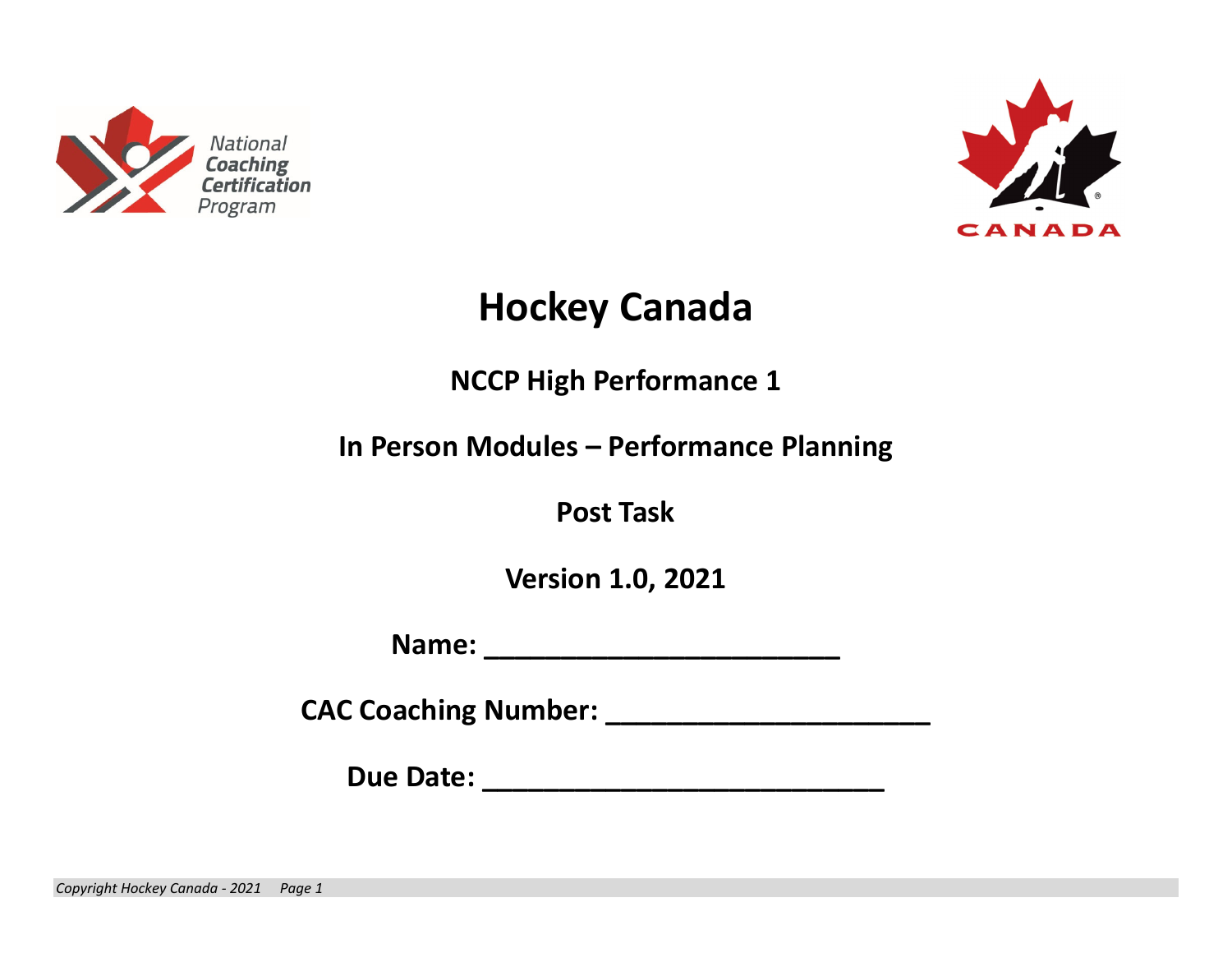## **The Collection, Use, and Disclosure of Personal Information**

The Coaching Association of Canada collects your NCCP qualifications and personal information and shares it with all NCCP partners according to the privacy policy detailed at www.coach.ca. By participating in the NCCP you are providing consent for your information to be gathered and shared as detailed in the privacy policy. If you have any questions or would like to abstain from participating in the NCCP please contact coach@coach.ca.

## **HP1 – In Person Modules ‐ Post Task – Performance Planning**

Utilizing the Yearly Training Plan template (or one of your own), fill in the template with all of the activities that you have planned with your team. In terms of yearly planning, please provide the following details for each applicable period and phase of the yearly training plan.

- 1. Goals and objectives for each month
- 2. Player selection / tryouts
- 3. Practices / Games
- 4. Technical / tactical / team skills
- 5. Physical performance
- 6. Mental performance
- 7. Team development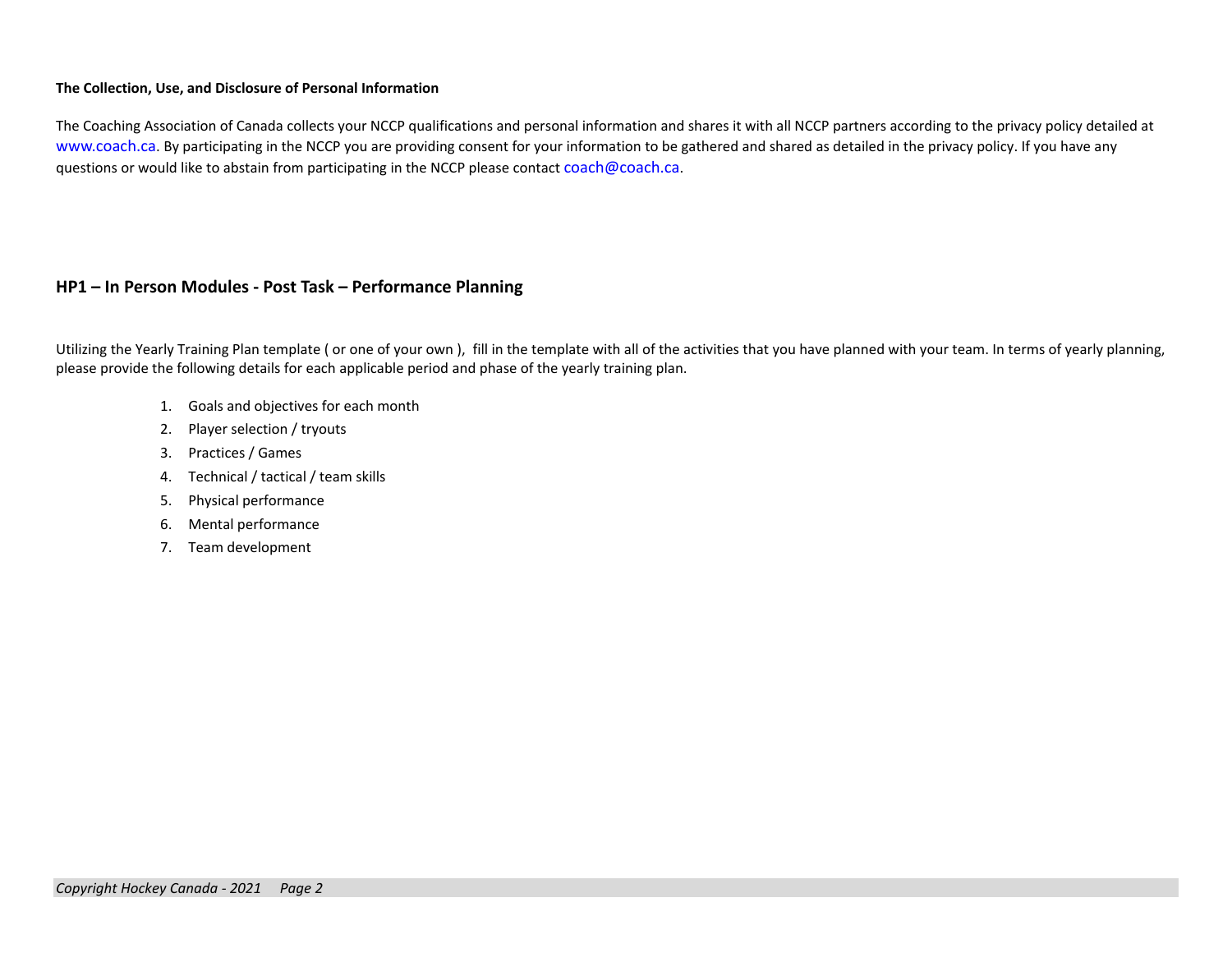|        |                      |                     |                        | U18 - Yearly Training Plan   |                     |                                                    |                |                     |                                                                                   |                          |               |          |
|--------|----------------------|---------------------|------------------------|------------------------------|---------------------|----------------------------------------------------|----------------|---------------------|-----------------------------------------------------------------------------------|--------------------------|---------------|----------|
|        |                      |                     |                        | August 2021<br>(0 Practices) |                     |                                                    |                |                     | 1.TBD<br>2.TBD<br>3.TBD<br>4.TBD                                                  | <b>GOALS</b>             |               |          |
|        | <b>MONDAY</b>        | <b>TUESDAY</b>      | <b>WEDNESDAY</b>       | <b>THURSDAY</b>              | <b>FRIDAY</b>       | <b>SATURDAY</b>                                    |                | <b>SUNDAY</b>       |                                                                                   | <b>SKILLS / CONCEPTS</b> |               |          |
|        | 02                   | 03                  | 04                     | 05                           | 06                  |                                                    | 07             | 08                  | <b>TRANSITION PERIOD (Weeks 51 - 52)</b>                                          |                          |               |          |
|        | <b>Off Season 2</b>  | <b>Off Season 2</b> | <b>Off Season 2</b>    | <b>Off Season 2</b>          | <b>Off Season 2</b> | <b>Off Season 2</b>                                |                | <b>Off Season 2</b> | Off Season 2 Phase (Weeks 51 -52)<br>$\blacksquare$<br>$\blacksquare$             |                          |               |          |
|        | 09                   | 10                  | 11                     | 12                           | 13                  |                                                    | 14             | 15                  |                                                                                   |                          |               |          |
|        | <b>Off Season 2</b>  | <b>Off Season 2</b> | <b>Off Season 2</b>    | <b>Off Season 2</b>          | <b>Off Season 2</b> | <b>Off Season 2</b>                                |                | <b>Off Season 2</b> | <b>PREPARATION PERIOD (Weeks 1 - 8)</b><br><b>Preparation Phase (Weeks 1 - 3)</b> |                          |               |          |
|        | 16                   | 17                  | 18                     | 19                           | 22                  |                                                    |                |                     |                                                                                   |                          |               |          |
|        | <b>Preparation</b>   | <b>Preparation</b>  | <b>Preparation</b>     | <b>Preparation</b>           | <b>Preparation</b>  | $\blacksquare$<br>$\blacksquare$<br>$\blacksquare$ |                |                     |                                                                                   |                          |               |          |
|        | 23                   | 24                  | 25                     | 26                           | 27                  |                                                    | 28             | 29                  | $\blacksquare$                                                                    |                          |               |          |
|        | Preparation          | Preparation         | Preparation            | Preparation                  | <b>Preparation</b>  | <b>Preparation</b>                                 |                | <b>Preparation</b>  | $\blacksquare$<br>$\blacksquare$                                                  |                          |               |          |
|        | 30                   | 31                  | 01                     | 02                           | 03                  |                                                    | 04             | 05                  |                                                                                   |                          |               |          |
|        | Preparation          | Preparation         |                        |                              |                     |                                                    |                |                     |                                                                                   |                          |               |          |
|        | <b>Physical Prep</b> |                     | <b>Mental Prep</b>     |                              |                     | <b>Team Development</b>                            |                |                     | <b>Evaluation &amp; Assessment</b>                                                |                          |               |          |
| $-TBD$ |                      |                     | -TBD                   |                              |                     | -TBD                                               |                |                     | $-TBD$                                                                            |                          |               |          |
|        | 05                   | July<br>12          | 19<br>26               | 02                           | 09                  | <b>August</b><br>16                                |                | 30                  | 06                                                                                | September<br>13          | 20            | 27       |
|        | (Week 47)            | (Week 48)           | (Week 49)<br>(Week 50) | (Week 51)                    | (Week 52)           | (Week 1)                                           | 23<br>(Week 2) | (Week 3)            | (Week 4)                                                                          | (Week 5)                 | (Week 6)      | (Week 7) |
|        |                      |                     | <b>Off Season 2</b>    |                              |                     |                                                    |                | <b>Preparation</b>  |                                                                                   |                          | <b>Tryout</b> |          |

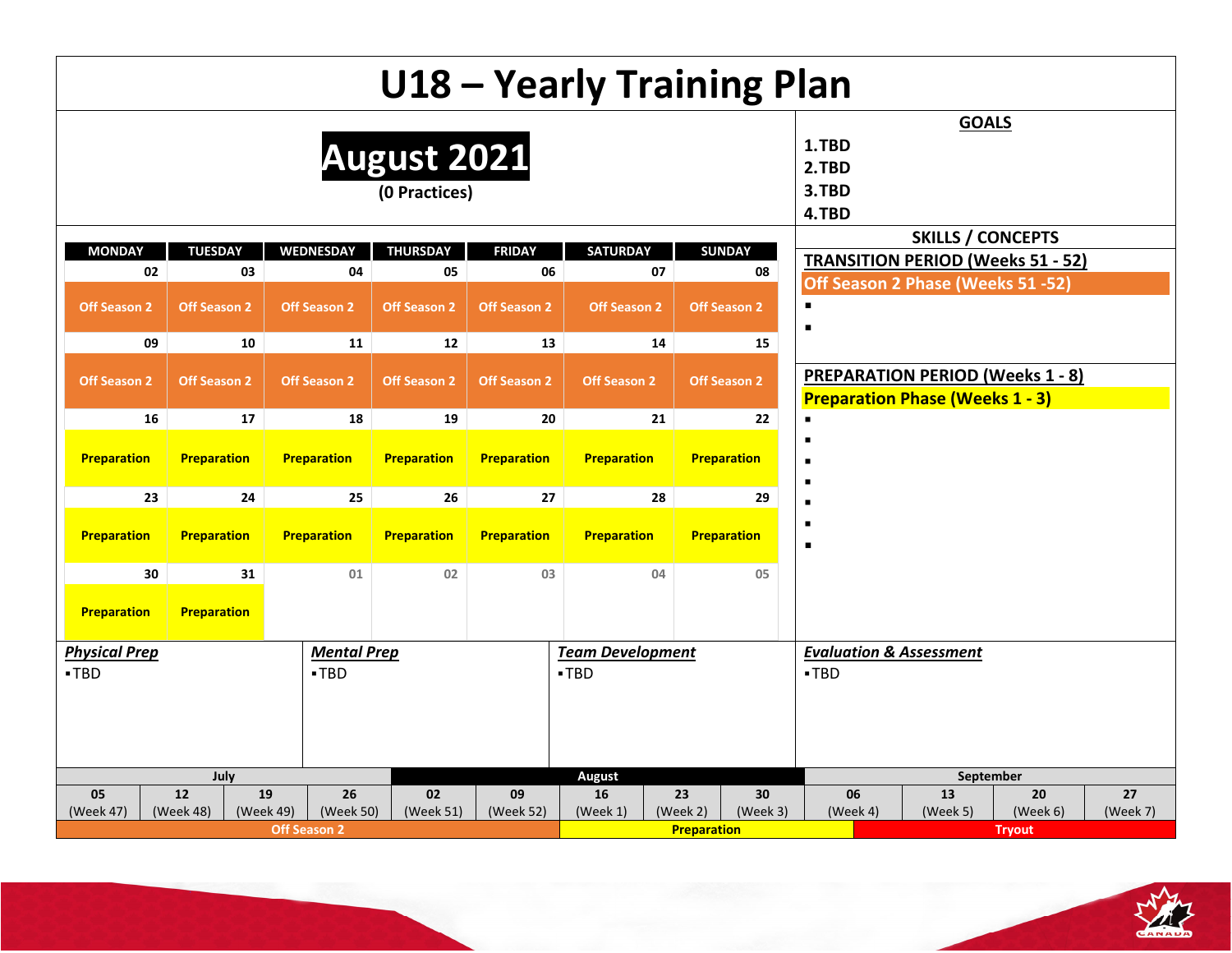|        |                      |                       |                    |                    |          |                    |                         |          |               | U18 - Yearly Training Plan               |                                         |                         |           |
|--------|----------------------|-----------------------|--------------------|--------------------|----------|--------------------|-------------------------|----------|---------------|------------------------------------------|-----------------------------------------|-------------------------|-----------|
|        |                      |                       | September 2021     | (0 Practices)      |          |                    |                         |          |               | 1.TBD<br>2.TBD<br>3.TBD<br>4.TBD         | <b>GOALS</b>                            |                         |           |
|        | <b>MONDAY</b>        | <b>TUESDAY</b>        | <b>WEDNESDAY</b>   | <b>THURSDAY</b>    |          | <b>FRIDAY</b>      | <b>SATURDAY</b>         |          | <b>SUNDAY</b> |                                          | <b>SKILLS / CONCEPTS</b>                |                         |           |
|        | 30                   | 31                    | 01                 |                    | 02       | 03                 |                         | 04       |               | 05                                       | <b>PREPARATION PERIOD (Weeks 1 - 8)</b> |                         |           |
|        |                      |                       | <b>Preparation</b> | Preparation        |          | <b>Preparation</b> | <b>Preparation</b>      |          | Preparation   | $\blacksquare$<br>п                      | <b>Preparation Phase (Weeks 3 - 4)</b>  |                         |           |
|        | 06                   | 07                    | 08                 |                    | 09       | 10                 |                         | 11       |               | 12                                       |                                         |                         |           |
|        | Preparation          | <b>Preparation</b>    | <b>Preparation</b> | <b>Preparation</b> |          | <b>Tryout</b>      | <b>Tryout</b>           |          | <b>Tryout</b> | п<br>п                                   |                                         |                         |           |
|        | 13                   | 14                    | 15                 |                    | 16       | 17                 |                         | 18       |               | 19                                       |                                         |                         |           |
|        | <b>Tryout</b>        | <b>Tryout</b>         | <b>Tryout</b>      | <b>Tryout</b>      |          | <b>Tryout</b>      | <b>Tryout</b>           |          | <b>Tryout</b> | $\blacksquare$<br>$\blacksquare$         | <b>Tryout Phase (Weeks 4 - 7)</b>       |                         |           |
|        | 20                   | 21                    | 22                 |                    | 23       | 24                 |                         | 25       |               | п<br>26                                  |                                         |                         |           |
|        | <b>Tryout</b>        | <b>Tryout</b>         | <b>Tryout</b>      | <b>Tryout</b>      |          | <b>Tryout</b>      | <b>Tryout</b>           |          | <b>Tryout</b> | п<br>п                                   |                                         |                         |           |
|        | 27                   | 28                    | 29                 |                    | 30       | 01                 |                         | 02       |               | 03                                       |                                         |                         |           |
|        | <b>Tryout</b>        | <b>Tryout</b>         | <b>Tryout</b>      | <b>Tryout</b>      |          |                    |                         |          |               |                                          |                                         |                         |           |
|        | <b>Physical Prep</b> |                       | <b>Mental Prep</b> |                    |          |                    | <b>Team Development</b> |          |               |                                          | <b>Evaluation &amp; Assessment</b>      |                         |           |
| $-TBD$ |                      |                       | $-TBD$             |                    |          |                    | $-TBD$                  |          |               | $-TBD$                                   |                                         |                         |           |
|        |                      |                       |                    |                    |          |                    |                         |          |               |                                          |                                         |                         |           |
|        |                      |                       |                    |                    |          |                    | September               |          |               |                                          | <b>October</b>                          |                         |           |
|        | 02                   | August<br>16<br>09    | 23                 | 30                 | 06       | 13                 |                         | 20       | 27            | 04                                       | 11                                      | 18                      | 25        |
|        | (Week 51)            | (Week 52)<br>(Week 1) | (Week 2)           | (Week 3)           | (Week 4) | (Week 5)           |                         | (Week 6) | (Week 7)      | (Week 8)                                 | (Week 9)                                | (Week 10)               | (Week 11) |
|        | <b>Off Season 2</b>  |                       | <b>Preparation</b> |                    |          |                    | <b>Tryout</b>           |          |               | <b>Development 1</b><br>Dev <sub>2</sub> |                                         | <b>Regular Season 1</b> |           |

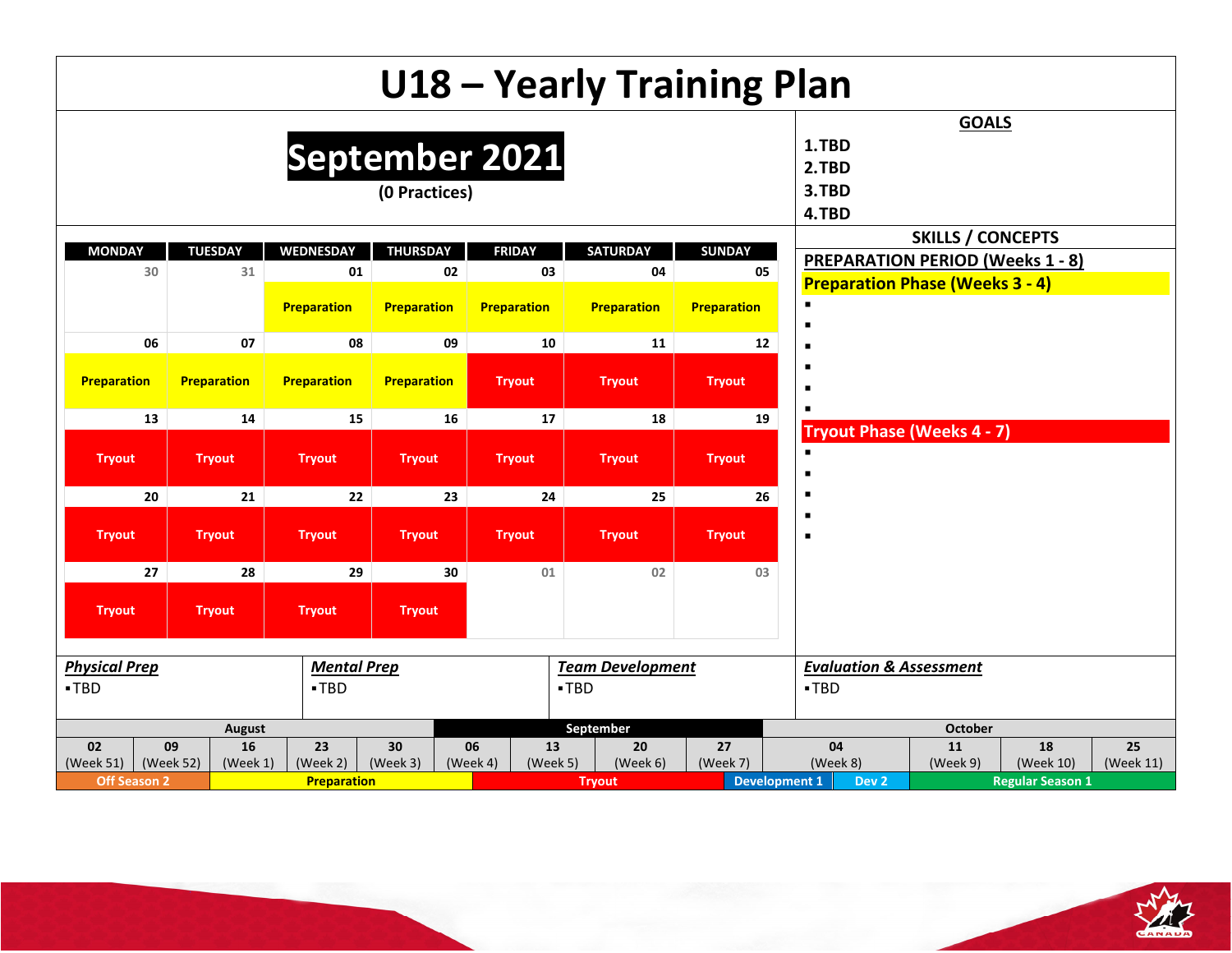|                      |                      |                     |                         |                     |                |                         | U18 - Yearly Training Plan |                  |                                          |                          |                 |                 |
|----------------------|----------------------|---------------------|-------------------------|---------------------|----------------|-------------------------|----------------------------|------------------|------------------------------------------|--------------------------|-----------------|-----------------|
|                      |                      |                     |                         |                     |                |                         |                            |                  |                                          | <b>GOALS</b>             |                 |                 |
|                      |                      |                     | October 2021            |                     |                |                         |                            | <b>TBD</b><br>1. |                                          |                          |                 |                 |
|                      |                      |                     |                         |                     |                |                         |                            | <b>TBD</b><br>2. |                                          |                          |                 |                 |
|                      |                      |                     | (0 Practices   0 Games) |                     |                |                         |                            | <b>TBD</b><br>3. |                                          |                          |                 |                 |
|                      |                      |                     |                         |                     |                |                         |                            | <b>TBD</b><br>4. |                                          |                          |                 |                 |
|                      |                      |                     |                         |                     |                |                         |                            |                  |                                          | <b>SKILLS / CONCEPTS</b> |                 |                 |
| <b>MONDAY</b><br>27  | <b>TUESDAY</b><br>28 | WEDNESDAY<br>29     | <b>THURSDAY</b><br>30   | <b>FRIDAY</b>       | 01             | <b>SATURDAY</b><br>02   | <b>SUNDAY</b><br>03        |                  | <b>PREPARATION PERIOD (Weeks 1 - 8)</b>  |                          |                 |                 |
|                      |                      |                     |                         |                     |                |                         |                            |                  | <b>Development 1 Phase (Weeks 7 - 8)</b> |                          |                 |                 |
|                      |                      |                     |                         | <b>Development</b>  |                | <b>Development</b><br>1 | <b>Development</b>         |                  |                                          |                          |                 |                 |
| 04                   | 05                   | 06                  | 07                      |                     | 08             | 09                      |                            |                  |                                          |                          |                 |                 |
|                      |                      |                     |                         |                     |                |                         | 10                         |                  |                                          |                          |                 |                 |
| <b>Development</b>   | <b>Development</b>   | <b>Development</b>  | <b>Development</b>      | <b>Development</b>  |                | <b>Development</b>      | <b>Development</b>         |                  |                                          |                          |                 |                 |
| $\mathbf{1}$         | 1                    | $\mathbf{1}$        | $\mathbf{1}$            | 2 <sup>1</sup>      |                | 2 <sup>1</sup>          | $\overline{2}$             |                  |                                          |                          |                 |                 |
| 11                   | 12                   | 13                  | 14                      |                     | 15             | 16                      | 17                         |                  | <b>Development 2 Phase (Weeks 8)</b>     |                          |                 |                 |
| Regular              | Regular              | Regular             | <b>Regular</b>          | Regular             |                | Regular                 | <b>Regular</b>             |                  |                                          |                          |                 |                 |
| Season 1             | Season 1             | Season 1            | Season 1                | Season 1            |                | Season 1                | Season 1                   |                  |                                          |                          |                 |                 |
| 18                   | 19                   | 20                  | 21                      |                     | 22             | 23                      | 24                         |                  | <b>COMPETITION PERIOD (Weeks 8 - 37)</b> |                          |                 |                 |
|                      |                      |                     |                         |                     |                |                         |                            |                  | Regular Season 1 Phase (Weeks 9-11)      |                          |                 |                 |
| Regular<br>Season 1  | Regular<br>Season 1  | Regular<br>Season 1 | Regular<br>Season 1     | Regular<br>Season 1 |                | Regular<br>Season 1     | <b>Regular</b><br>Season 1 | $\blacksquare$   |                                          |                          |                 |                 |
|                      |                      |                     |                         |                     |                |                         |                            |                  |                                          |                          |                 |                 |
| 25                   | 26                   | 27                  | 28                      |                     | 29             | 30                      | 31                         |                  |                                          |                          |                 |                 |
| Regular              | Regular              | <b>Regular</b>      | <b>Regular</b>          | Regular             |                | Regular                 | <b>Regular</b>             | п                |                                          |                          |                 |                 |
| Season 1             | Season 1             | Season 1            | Season 1                | Season 1            |                | Season 1                | Season 1                   | $\blacksquare$   |                                          |                          |                 |                 |
| <b>Physical Prep</b> |                      | <b>Mental Prep</b>  |                         |                     |                | <b>Team Development</b> |                            |                  | <b>Evaluation &amp; Assessment</b>       |                          |                 |                 |
| -TBD                 |                      | $-TBD$              |                         |                     | $-TBD$         |                         |                            | $-TBD$           |                                          |                          |                 |                 |
|                      |                      |                     |                         |                     |                |                         |                            |                  |                                          |                          |                 |                 |
|                      | September            |                     |                         |                     |                | <b>October</b>          |                            |                  |                                          | <b>November</b>          |                 |                 |
| 06<br>(Week 4)       | 13<br>(Week 5)       | 20<br>(Week 6)      | 27<br>(Week 7)          | 04<br>(Week 8)      | 11<br>(Week 9) | 18<br>(Week 10)         | 25<br>(Week 11)            | 01<br>(Week 12)  | 08<br>(Week 13)                          | 15<br>(Week 14)          | 22<br>(Week 15) | 29<br>(Week 16) |
|                      |                      |                     |                         |                     |                |                         |                            |                  |                                          |                          | <b>Reg</b>      | <b>Reg</b>      |
| <b>Prep</b>          | <b>Tryout</b>        |                     | Dev <sub>1</sub>        | Dev <sub>2</sub>    |                |                         | <b>Regular Season 1</b>    |                  |                                          |                          | <b>Season 2</b> | Season 3        |

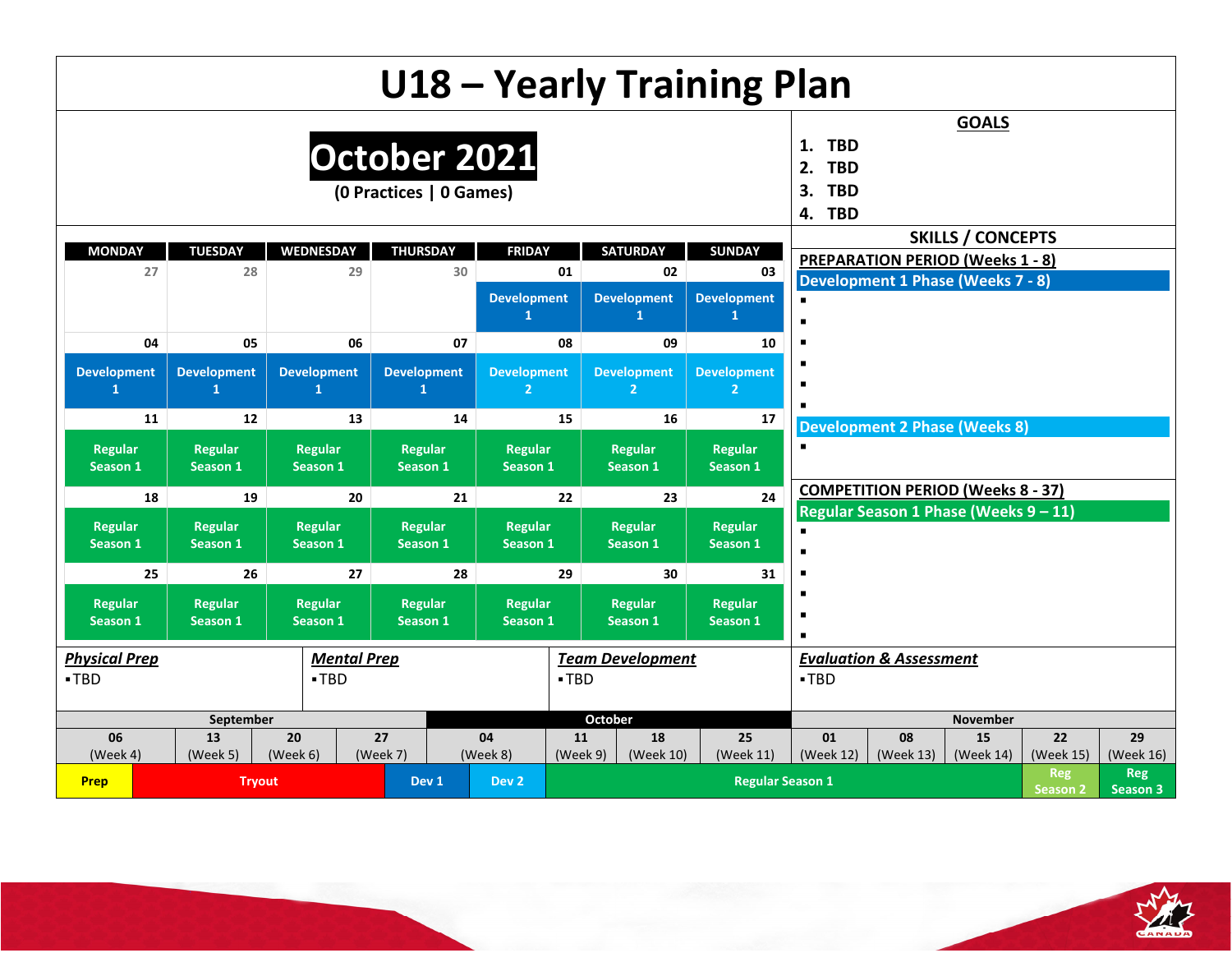|                                      |                                   |                                   | U18 - Yearly Training Plan               |                            |                            |    |                            |                 |                                                                    |                          |                 |                         |
|--------------------------------------|-----------------------------------|-----------------------------------|------------------------------------------|----------------------------|----------------------------|----|----------------------------|-----------------|--------------------------------------------------------------------|--------------------------|-----------------|-------------------------|
|                                      |                                   |                                   | November 2021<br>(0 Practices   0 Games) |                            |                            |    |                            |                 | 1.<br><b>TBD</b><br><b>TBD</b><br>2.<br><b>TBD</b><br>3.<br>4. TBD | <b>GOALS</b>             |                 |                         |
| <b>MONDAY</b>                        | <b>TUESDAY</b>                    | <b>WEDNESDAY</b>                  | <b>THURSDAY</b>                          | <b>FRIDAY</b>              | <b>SATURDAY</b>            |    | <b>SUNDAY</b>              |                 |                                                                    | <b>SKILLS / CONCEPTS</b> |                 |                         |
| 01                                   | 02                                | 03                                | 04                                       |                            | 05                         | 06 |                            | 07              | <b>COMPETITION PERIOD (Weeks 8 - 37)</b>                           |                          |                 |                         |
| Regular<br>Season 1                  | Regular<br>Season 1               | Regular<br>Season 1               | <b>Regular</b><br>Season 1               | Regular<br>Season 1        | <b>Regular Season</b>      |    | <b>Regular</b><br>Season 1 |                 | Regular Season 1 Phase (Weeks 12 - 14)                             |                          |                 |                         |
| 08                                   | 09                                | 10                                | 11                                       |                            | 12                         | 13 |                            | 14              |                                                                    |                          |                 |                         |
| Regular<br>Season 1                  | Regular<br>Season 1               | <b>Regular</b><br>Season 1        | <b>Regular</b><br>Season 1               | Regular<br>Season 1        | <b>Regular</b><br>Season 1 |    | <b>Regular</b><br>Season 1 |                 |                                                                    |                          |                 |                         |
| 15                                   | 16                                | 17                                | 18                                       |                            | 19                         | 20 |                            | 21              |                                                                    |                          |                 |                         |
| Regular<br>Season 1                  | <b>Regular</b><br>Season 1        | <b>Regular</b><br>Season 1        | <b>Regular</b><br>Season 1               | Regular<br>Season 1        | <b>Regular</b><br>Season 1 |    | <b>Regular</b><br>Season 1 |                 | <b>Regular Season 2 Phase (Week 15)</b>                            |                          |                 |                         |
| 22                                   | 23                                | 24                                | 25                                       |                            | 26                         | 27 |                            | 28              | $\blacksquare$                                                     |                          |                 |                         |
| Regular<br>Season 2                  | <b>Regular</b><br><b>Season 2</b> | <b>Regular</b><br><b>Season 2</b> | Regular<br><b>Season 2</b>               | Regular<br><b>Season 2</b> | Regular<br><b>Season 2</b> |    | Regular<br><b>Season 2</b> |                 | $\blacksquare$                                                     |                          |                 |                         |
| 29                                   | 30                                | 01                                | 02                                       |                            | 03                         | 04 |                            | 05              | <b>Regular Season 3 Phase (Week 16)</b>                            |                          |                 |                         |
| Regular<br><b>Season 3</b>           | <b>Regular</b><br>Season 3        |                                   |                                          |                            |                            |    |                            |                 |                                                                    |                          |                 |                         |
| <b>Physical Prep</b>                 |                                   | <b>Mental Prep</b>                |                                          |                            | <b>Team Development</b>    |    |                            |                 | <b>Evaluation &amp; Assessment</b>                                 |                          |                 |                         |
| •TBD                                 |                                   | $-TBD$                            |                                          |                            | $-TBD$                     |    |                            |                 | $-TBD$                                                             |                          |                 |                         |
|                                      | <b>October</b>                    |                                   |                                          |                            | November                   |    |                            |                 |                                                                    | <b>December</b>          |                 |                         |
| 04<br>(Week 8)                       | 11<br>(Week 9)                    | 18<br>(Week 10)                   | 25<br>01<br>(Week 11)<br>(Week 12)       | 08<br>(Week 13)            | 15<br>(Week 14)            |    | 22<br>(Week 15)            | 29<br>(Week 16) | 06<br>(Week 17)                                                    | 13<br>(Week 18)          | 20<br>(Week 19) | 27<br>(Week 20)         |
| Dev <sub>1</sub><br>Dev <sub>2</sub> |                                   |                                   | <b>Regular Season 1</b>                  |                            |                            |    | <b>Reg Season 2</b>        |                 | <b>Regular Season 3</b>                                            |                          |                 | <b>Regular Season 4</b> |

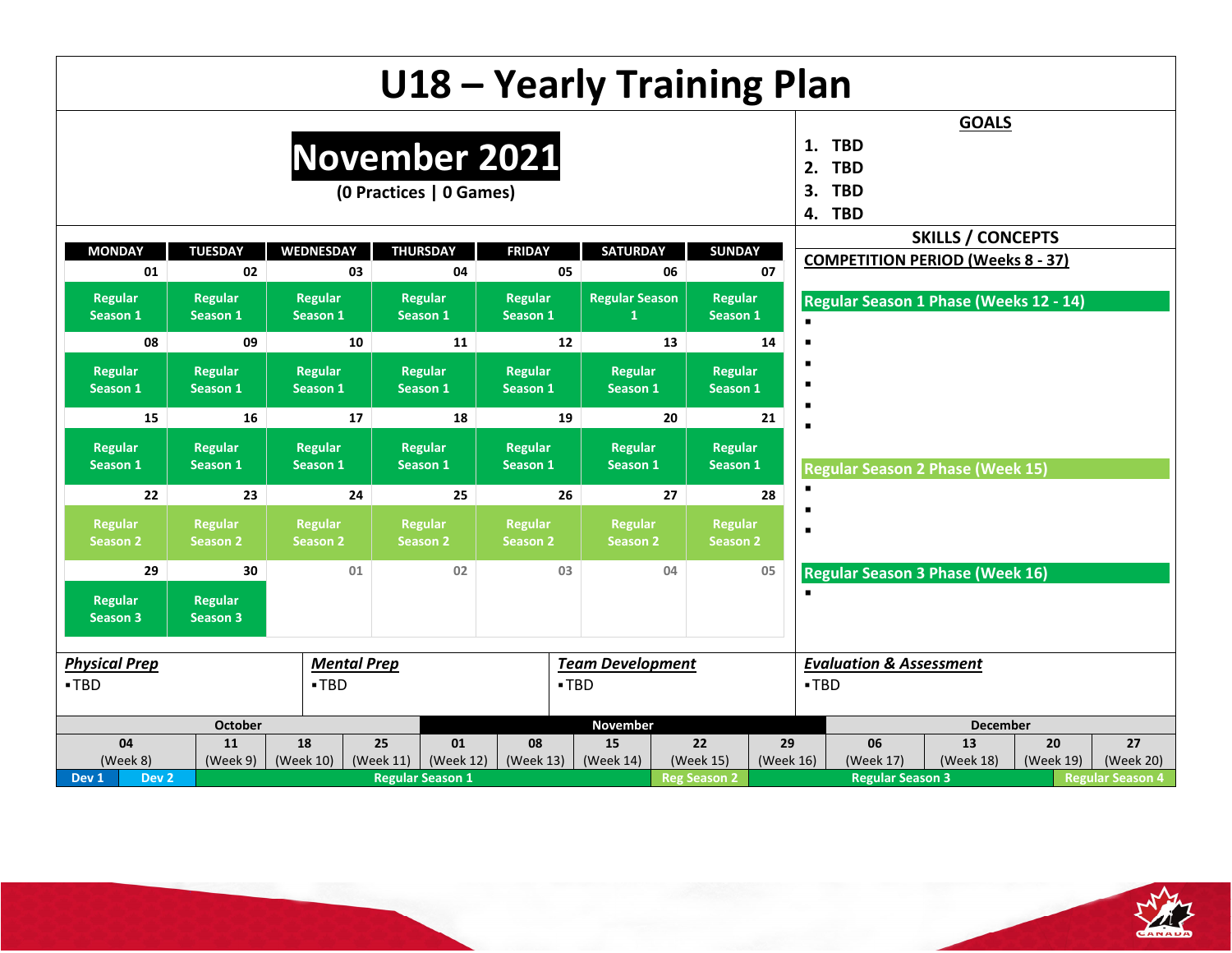|                            |                                                                                        |                                   | U18 - Yearly Training Plan        |                                   |                            |                                   |                                   |           |                                                                    |                                          |           |           |
|----------------------------|----------------------------------------------------------------------------------------|-----------------------------------|-----------------------------------|-----------------------------------|----------------------------|-----------------------------------|-----------------------------------|-----------|--------------------------------------------------------------------|------------------------------------------|-----------|-----------|
|                            |                                                                                        | December 2021                     | (0 Practices   0 Games)           |                                   |                            |                                   |                                   |           | <b>TBD</b><br>1.<br>2.<br><b>TBD</b><br><b>TBD</b><br>3.<br>4. TBD | <b>GOALS</b>                             |           |           |
|                            |                                                                                        |                                   |                                   |                                   |                            |                                   |                                   |           |                                                                    | <b>SKILLS / CONCEPTS</b>                 |           |           |
| <b>MONDAY</b><br>29        | <b>TUESDAY</b><br>30                                                                   | <b>WEDNESDAY</b><br>01            | <b>THURSDAY</b><br>02             | <b>FRIDAY</b>                     | 03                         | <b>SATURDAY</b><br>04             | <b>SUNDAY</b>                     | 05        |                                                                    | <b>COMPETITION PERIOD (Weeks 8 - 37)</b> |           |           |
|                            |                                                                                        | <b>Regular</b><br><b>Season 3</b> | <b>Regular</b><br><b>Season 3</b> | Regular<br><b>Season 3</b>        |                            | Regular<br>Season 3               | Regular<br>Season 3               |           |                                                                    | Regular Season 3 Phase (Weeks 16 - 19)   |           |           |
| 06                         | 07                                                                                     | 08                                | 09                                |                                   | 10                         | 11                                |                                   | 12        |                                                                    |                                          |           |           |
| Regular<br><b>Season 3</b> | <b>Regular</b><br><b>Season 3</b>                                                      | <b>Regular</b><br>Season 3        | <b>Regular</b><br><b>Season 3</b> | Regular<br>Season 3               |                            | <b>Regular</b><br><b>Season 3</b> | <b>Regular</b><br>Season 3        |           | п<br>п                                                             |                                          |           |           |
| 13                         | 14                                                                                     | 15                                | 16                                |                                   | 17                         | 18                                |                                   | 19        |                                                                    |                                          |           |           |
| Regular<br><b>Season 3</b> | <b>Regular</b><br>Season 3                                                             | <b>Regular</b><br>Season 3        | <b>Regular</b><br><b>Season 3</b> | <b>Regular</b><br>Season 3        |                            | <b>Regular</b><br>Season 3        | <b>Regular</b><br><b>Season 3</b> |           | п                                                                  |                                          |           |           |
| 20                         | 21                                                                                     | 22                                | 23                                |                                   | 24                         | 25                                |                                   | 26        | $\blacksquare$                                                     | Regular Season 4 Phase (Weeks 19 - 20)   |           |           |
| Regular<br>Season 3        | Regular<br>Season 3                                                                    | Regular<br>Season 3               | <b>Regular</b><br><b>Season 3</b> | <b>Regular</b><br><b>Season 4</b> |                            | Regular<br>Season 4               | Regular<br>Season 4               |           | п<br>$\blacksquare$                                                |                                          |           |           |
| 27                         | 28                                                                                     | 29                                | 30                                |                                   | 31                         | 01                                |                                   | 02        | п                                                                  |                                          |           |           |
| Regular<br><b>Season 4</b> | <b>Regular</b><br>Regular<br>Regular<br>Season 4<br><b>Season 4</b><br><b>Season 4</b> |                                   |                                   |                                   | <b>Regular</b><br>Season 4 |                                   |                                   |           | $\blacksquare$                                                     |                                          |           |           |
| <b>Physical Prep</b>       |                                                                                        | <b>Mental Prep</b>                |                                   |                                   | <b>Team Development</b>    |                                   |                                   |           | <b>Evaluation &amp; Assessment</b>                                 |                                          |           |           |
| -TBD                       |                                                                                        | $-TBD$                            |                                   |                                   | -TBD                       |                                   |                                   |           | ■TBD                                                               |                                          |           |           |
|                            | <b>November</b>                                                                        |                                   |                                   |                                   |                            | December                          |                                   |           |                                                                    | January                                  |           |           |
| 08<br>01                   | 15                                                                                     | 22                                | 29                                | 06                                | 13                         | 20                                |                                   | 27        | 03                                                                 | 10                                       | 17        | 24        |
| (Week 12)<br>(Week 13)     | (Week 14)                                                                              | (Week 15)                         | (Week 16)                         | (Week 17)                         | (Week 18)                  | (Week 19)                         |                                   | (Week 20) | (Week 21)                                                          | (Week 22)                                | (Week 23) | (Week 24) |
| <b>Regular Season 1</b>    |                                                                                        | <b>Reg Season 2</b>               |                                   | <b>Regular Season 3</b>           |                            |                                   | <b>Regular Season 4</b>           |           |                                                                    | <b>Regular Season 5</b>                  |           |           |

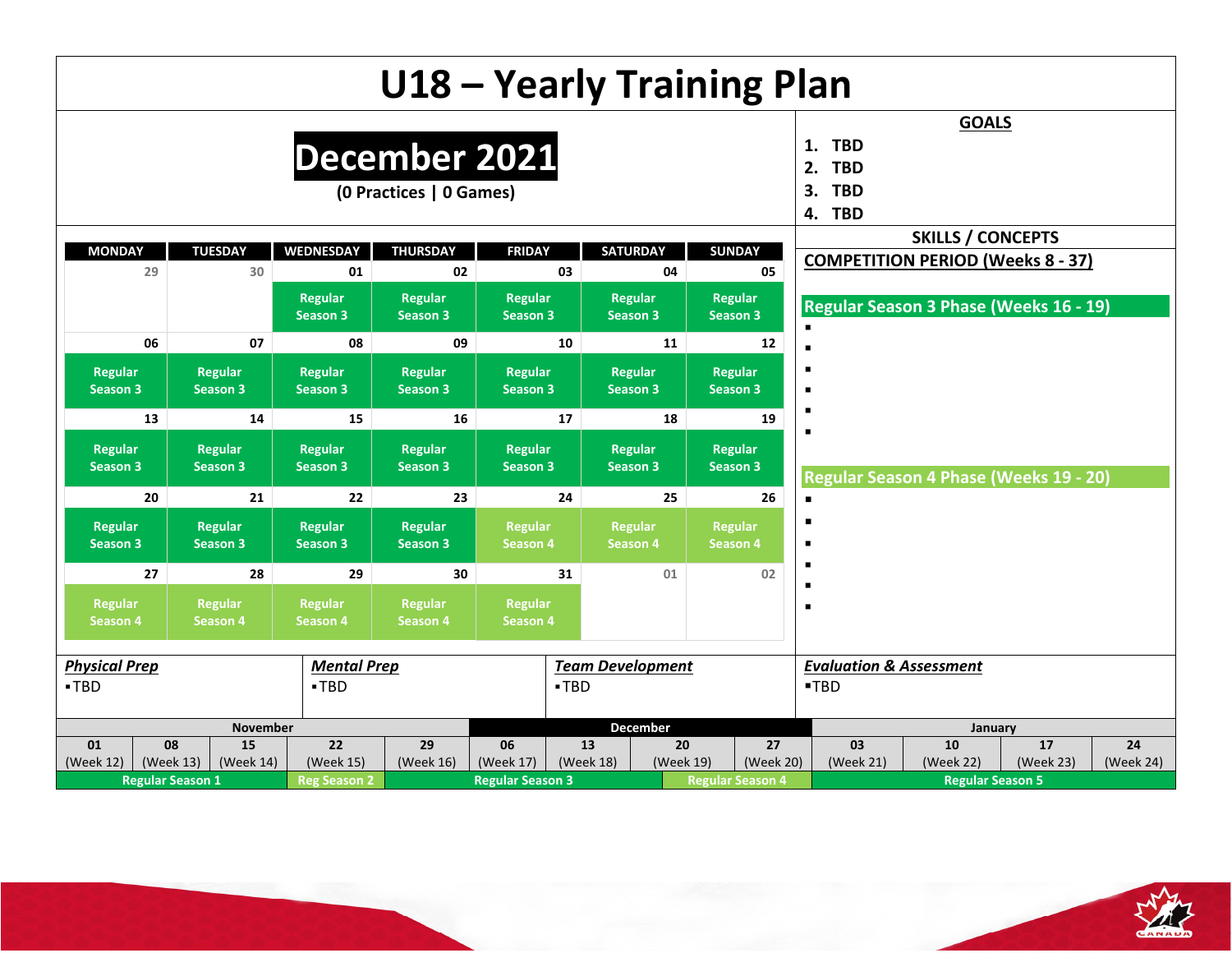|                                   |                                   |                                    | U18 - Yearly Training Plan              |                                   |                                   |                         |                                   |                                                                    |                                          |                 |                         |
|-----------------------------------|-----------------------------------|------------------------------------|-----------------------------------------|-----------------------------------|-----------------------------------|-------------------------|-----------------------------------|--------------------------------------------------------------------|------------------------------------------|-----------------|-------------------------|
|                                   |                                   |                                    | January 2022<br>(0 Practices   0 Games) |                                   |                                   |                         |                                   | <b>TBD</b><br>1.<br>2.<br><b>TBD</b><br><b>TBD</b><br>3.<br>4. TBD | <b>GOALS</b>                             |                 |                         |
|                                   |                                   |                                    |                                         |                                   |                                   |                         |                                   |                                                                    | <b>SKILLS / CONCEPTS</b>                 |                 |                         |
| <b>MONDAY</b><br>27               | <b>TUESDAY</b><br>28              | <b>WEDNESDAY</b><br>29             | <b>THURSDAY</b><br>30                   | <b>FRIDAY</b>                     | <b>SATURDAY</b><br>31             | 01                      | <b>SUNDAY</b><br>02               |                                                                    | <b>COMPETITION PERIOD (Weeks 8 - 37)</b> |                 |                         |
|                                   |                                   |                                    |                                         |                                   | Regular<br><b>Season 4</b>        |                         | Regular<br>Season 4               |                                                                    | <b>Regular Season 4 Phase (Week 20)</b>  |                 |                         |
| 03                                | 04                                | 05                                 | 06                                      |                                   | 07                                | 08                      | 09                                |                                                                    |                                          |                 |                         |
| <b>Regular</b><br><b>Season 5</b> | Regular<br><b>Season 5</b>        | <b>Regular</b><br><b>Season 5</b>  | <b>Regular</b><br><b>Season 5</b>       | Regular<br><b>Season 5</b>        | <b>Regular</b><br><b>Season 5</b> |                         | <b>Regular</b><br><b>Season 5</b> |                                                                    |                                          |                 |                         |
| 10                                | 11                                | 12                                 | 13                                      |                                   | 14                                | 15                      | 16                                |                                                                    |                                          |                 |                         |
| Regular<br><b>Season 5</b>        | Regular<br><b>Season 5</b>        | <b>Regular</b><br><b>Season 5</b>  | Regular<br><b>Season 5</b>              | <b>Regular</b><br><b>Season 5</b> | <b>Regular</b><br><b>Season 5</b> |                         | <b>Regular</b><br><b>Season 5</b> |                                                                    | Regular Season 5 Phase (Weeks 21 - 24)   |                 |                         |
| 17                                | 18                                | 19                                 | 20                                      |                                   | 21                                | 22                      | 23                                |                                                                    |                                          |                 |                         |
| Regular<br><b>Season 5</b>        | <b>Regular</b><br><b>Season 5</b> | <b>Regular</b><br><b>Season 5</b>  | Regular<br><b>Season 5</b>              | <b>Regular</b><br><b>Season 5</b> | <b>Regular</b><br><b>Season 5</b> |                         | <b>Regular</b><br><b>Season 5</b> |                                                                    |                                          |                 |                         |
| 24                                | 25                                | 26                                 | 27                                      |                                   | 28                                | 29                      | 30                                |                                                                    |                                          |                 |                         |
| Regular<br><b>Season 5</b>        | Regular<br>Season 5               | <b>Regular</b><br><b>Season 5</b>  | Regular<br><b>Season 5</b>              | Regular<br><b>Season 5</b>        | <b>Regular</b><br><b>Season 5</b> |                         | <b>Regular</b><br><b>Season 5</b> |                                                                    |                                          |                 |                         |
| <b>Physical Prep</b>              |                                   | <b>Mental Prep</b>                 |                                         |                                   | <b>Team Development</b>           |                         |                                   | <b>Evaluation &amp; Assessment</b>                                 |                                          |                 |                         |
| -TBD                              |                                   | $-TBD$                             |                                         |                                   | -TBD                              |                         |                                   | ■TBD                                                               |                                          |                 |                         |
|                                   | <b>December</b>                   |                                    |                                         |                                   | January                           |                         |                                   |                                                                    | February                                 |                 |                         |
| 06<br>(Week 17)                   | 13<br>(Week 18)                   | 20<br>27<br>(Week 19)<br>(Week 20) | 03<br>(Week 21)                         | 10<br>(Week 22)                   | 17<br>(Week 23)                   | 24<br>(Week 24)         | 31<br>(Week 25)                   | 07<br>(Week 26)                                                    | 14<br>(Week 27)                          | 21<br>(Week 28) | 28<br>(Week 29)         |
| <b>Regular Season 3</b>           |                                   | <b>Regular Season 4</b>            |                                         |                                   |                                   | <b>Regular Season 5</b> |                                   |                                                                    | <b>Regular Season 6</b>                  |                 | <b>Regular Season 7</b> |

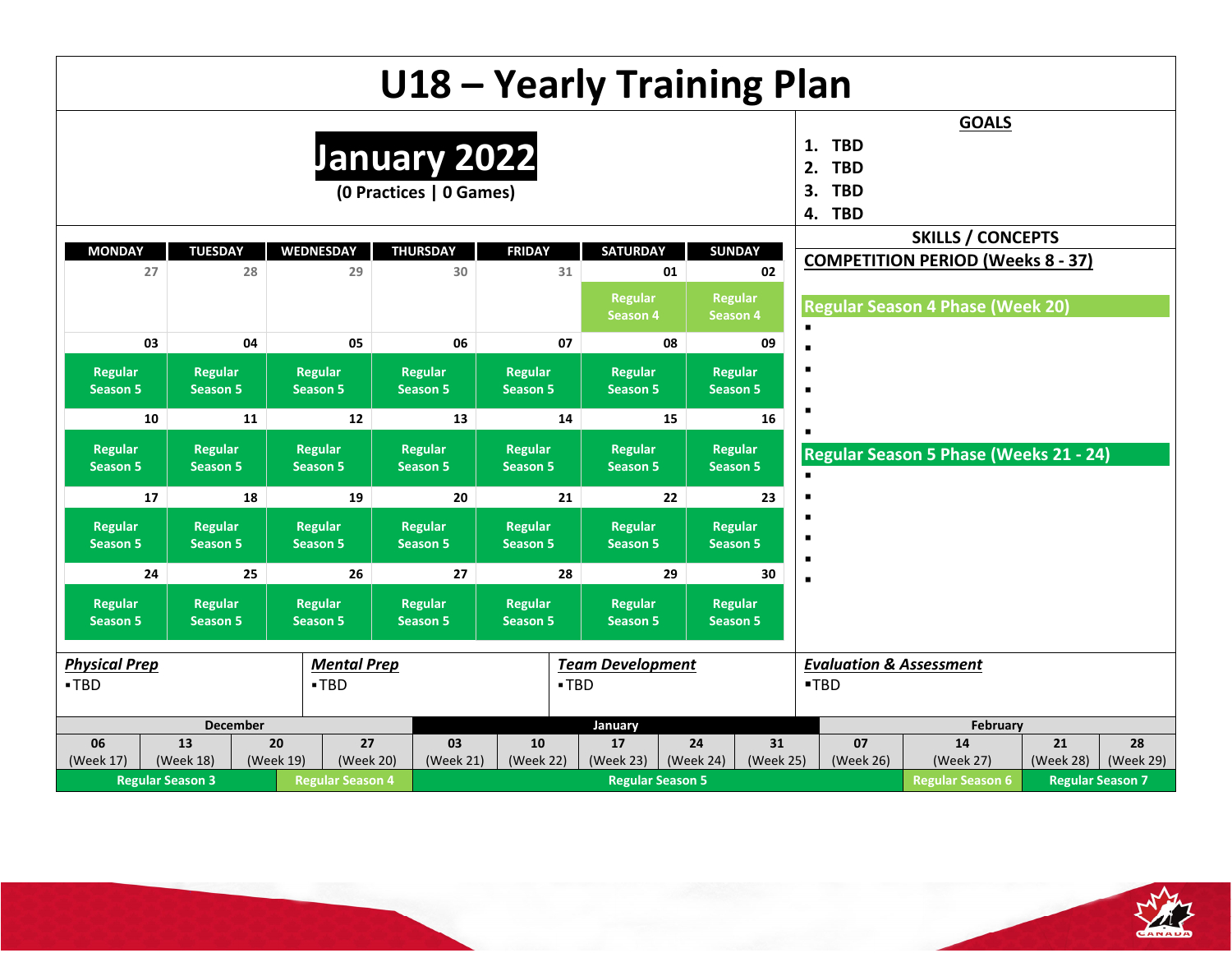|                            |                                   |                                   |                                                 |           |                            |                            |                         | U18 - Yearly Training Plan        |                                                                    |                                          |                                        |           |
|----------------------------|-----------------------------------|-----------------------------------|-------------------------------------------------|-----------|----------------------------|----------------------------|-------------------------|-----------------------------------|--------------------------------------------------------------------|------------------------------------------|----------------------------------------|-----------|
|                            |                                   |                                   | <b>February 2022</b><br>(0 Practices   0 Games) |           |                            |                            |                         |                                   | <b>TBD</b><br>1.<br><b>TBD</b><br>2.<br><b>TBD</b><br>3.<br>4. TBD | <b>GOALS</b>                             |                                        |           |
| <b>MONDAY</b>              | <b>TUESDAY</b>                    | <b>WEDNESDAY</b>                  | <b>THURSDAY</b>                                 |           | <b>FRIDAY</b>              | <b>SATURDAY</b>            |                         | <b>SUNDAY</b>                     |                                                                    | <b>SKILLS / CONCEPTS</b>                 |                                        |           |
| 31                         | 01                                | 02                                |                                                 | 03        | 04                         |                            | 05                      | 06                                |                                                                    | <b>COMPETITION PERIOD (Weeks 8 - 37)</b> |                                        |           |
|                            | <b>Regular</b><br><b>Season 5</b> | <b>Regular</b><br><b>Season 5</b> | <b>Regular</b><br><b>Season 5</b>               |           | Regular<br><b>Season 5</b> | Regular<br><b>Season 5</b> |                         | Regular<br><b>Season 5</b>        | $\blacksquare$                                                     |                                          | Regular Season 5 Phase (Weeks 25 - 26) |           |
| 07                         | 08                                | 09                                |                                                 | 10        | 11                         |                            | 12                      | 13                                |                                                                    |                                          |                                        |           |
| Regular<br><b>Season 5</b> | Regular<br><b>Season 5</b>        | Regular<br><b>Season 5</b>        | Regular<br><b>Season 5</b>                      |           | Regular<br><b>Season 5</b> | Regular<br><b>Season 5</b> |                         | <b>Regular</b><br><b>Season 5</b> |                                                                    |                                          |                                        |           |
| 14                         | 15                                | 16                                |                                                 | 17        | 18                         |                            | 19                      | 20                                |                                                                    |                                          |                                        |           |
| Regular<br>Season 6        | <b>Regular</b><br>Season 6        | Regular<br>Season 6               | Regular<br>Season 6                             |           | <b>Regular</b><br>Season 6 | Regular<br>Season 6        |                         | <b>Regular</b><br>Season 6        | $\blacksquare$                                                     | <b>Regular Season 6 Phase (Week 27)</b>  |                                        |           |
| 21                         | 22                                | 23                                |                                                 | 24        | 25                         |                            | 26                      | 27                                |                                                                    |                                          | Regular Season 7 Phase (Weeks 28 - 29) |           |
| Regular<br>Season 7        | Regular<br>Season 7               | Regular<br>Season 7               | Regular<br><b>Season 7</b>                      |           | Regular<br>Season 7        | Regular<br>Season 7        |                         | Regular<br>Season 7               | $\blacksquare$<br>$\blacksquare$                                   |                                          |                                        |           |
| 28<br>Regular<br>Season 7  | 01                                | 02                                |                                                 | 03        | 04                         |                            | 05                      | 06                                | п<br>$\blacksquare$                                                |                                          |                                        |           |
| <b>Physical Prep</b>       |                                   | <b>Mental Prep</b>                |                                                 |           |                            |                            | <b>Team Development</b> |                                   | <b>Evaluation &amp; Assessment</b>                                 |                                          |                                        |           |
| $-TBD$                     |                                   | $-TBD$                            |                                                 |           | $-TBD$                     |                            |                         |                                   | $-TBD$                                                             |                                          |                                        |           |
|                            | January                           |                                   |                                                 |           |                            | <b>February</b>            |                         |                                   |                                                                    |                                          | <b>March</b>                           |           |
| 03                         | 10<br>17                          | 24                                | 31                                              | 07        |                            | 14                         | 21                      | 28                                | 07                                                                 | 14                                       | 21                                     | 28        |
| (Week 21)                  | (Week 22)<br>(Week 23)            | (Week 24)                         | (Week 25)                                       | (Week 26) |                            | (Week 27)                  | (Week 28)               | (Week 29)                         | (Week 30)                                                          | (Week 31)                                | (Week 32)                              | (Week 33) |
|                            |                                   | <b>Regular Season 5</b>           |                                                 |           |                            | <b>Regular Season 6</b>    |                         |                                   |                                                                    | <b>Regular Season 7</b>                  |                                        |           |

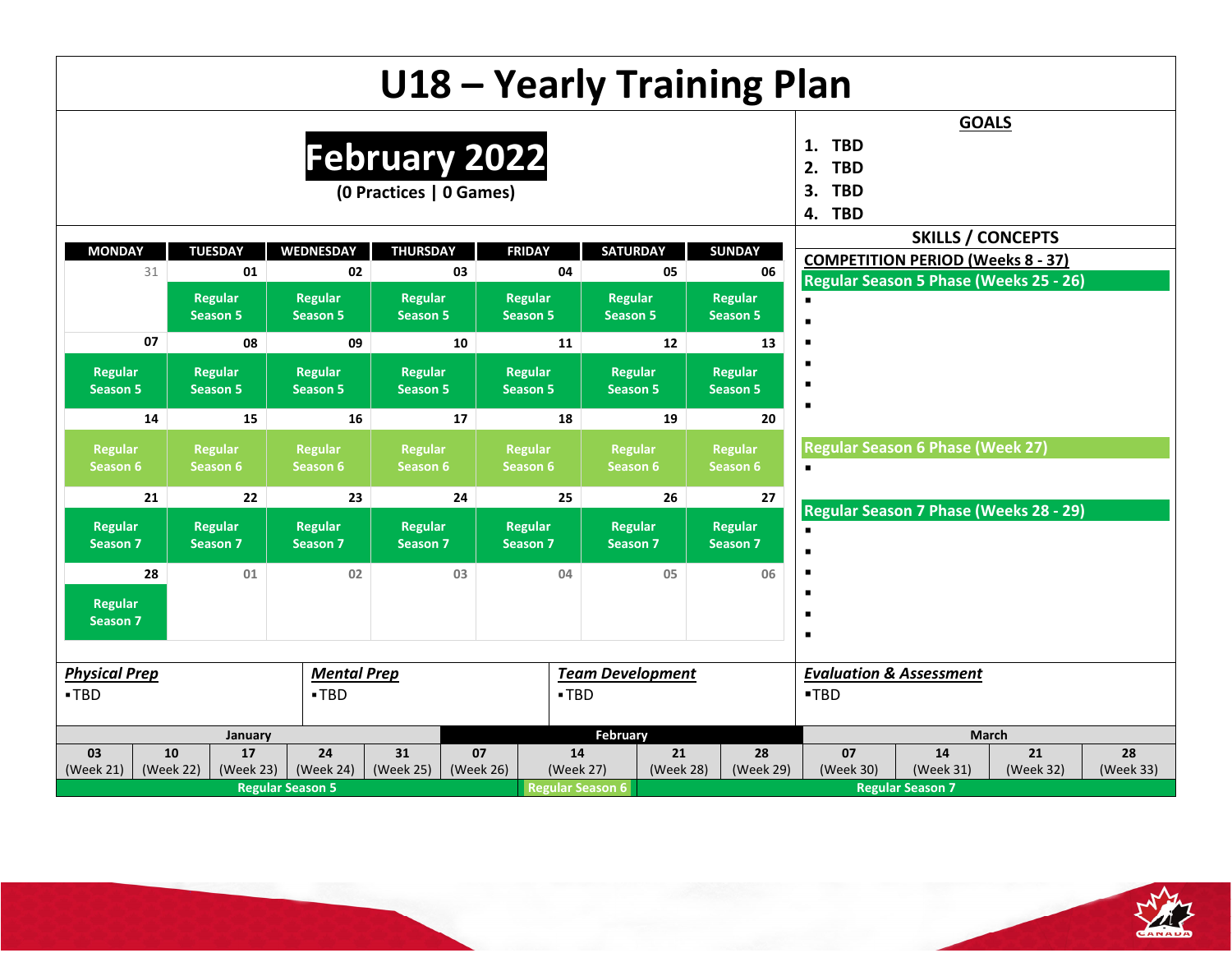|                            |                                                                                              |                                         |                                              |                                       |    |                         |                                         | U18 - Yearly Training Plan        |                                                                    |                          |                                               |           |
|----------------------------|----------------------------------------------------------------------------------------------|-----------------------------------------|----------------------------------------------|---------------------------------------|----|-------------------------|-----------------------------------------|-----------------------------------|--------------------------------------------------------------------|--------------------------|-----------------------------------------------|-----------|
|                            |                                                                                              |                                         | <b>March 2022</b><br>(0 Practices   0 Games) |                                       |    |                         |                                         |                                   | <b>TBD</b><br>1.<br><b>TBD</b><br>2.<br><b>TBD</b><br>3.<br>4. TBD | <b>GOALS</b>             |                                               |           |
|                            |                                                                                              |                                         |                                              |                                       |    |                         |                                         |                                   |                                                                    | <b>SKILLS / CONCEPTS</b> |                                               |           |
| <b>MONDAY</b><br>28        | <b>TUESDAY</b><br>01                                                                         | <b>WEDNESDAY</b><br>02                  | <b>THURSDAY</b><br>03                        | <b>FRIDAY</b>                         | 04 |                         | <b>SATURDAY</b><br>05                   | <b>SUNDAY</b><br>06               |                                                                    |                          | <b>COMPEITION PERIOD (Weeks 8 - 37)</b>       |           |
|                            | <b>Regular</b><br><b>Season 7</b>                                                            | <b>Regular Season</b><br>7              | <b>Regular</b><br>Season 7                   | <b>Regular</b><br><b>Season 7</b>     |    |                         | <b>Regular Season</b><br>7.             | <b>Regular</b><br><b>Season 7</b> | $\blacksquare$                                                     |                          | <b>Regular Season 7 Phase (Weeks 29 - 33)</b> |           |
| 07                         | 08                                                                                           | 09                                      | 10                                           |                                       | 11 |                         | 12                                      | 13                                | $\blacksquare$                                                     |                          |                                               |           |
| Regular<br><b>Season 7</b> | <b>Regular</b><br>Season 7                                                                   | <b>Regular Season</b><br>7              | <b>Regular</b><br>Season 7                   | <b>Regular</b><br><b>Season 7</b>     |    |                         | <b>Regular Season</b><br>$\overline{7}$ | <b>Regular</b><br><b>Season 7</b> | п<br>$\blacksquare$                                                |                          |                                               |           |
| 14                         | 15                                                                                           | 16                                      | 17                                           |                                       | 18 |                         | 19                                      | 20                                | $\blacksquare$                                                     |                          |                                               |           |
| Regular<br>Season 7        | <b>Regular</b><br>Season 7                                                                   | <b>Regular Season</b><br>7              | <b>Regular</b><br>Season 7                   | <b>Regular</b><br>Season <sub>7</sub> |    |                         | <b>Regular Season</b><br>7              | <b>Regular</b><br><b>Season 7</b> | $\blacksquare$                                                     |                          |                                               |           |
| 21                         | 22                                                                                           | 23                                      | 24                                           |                                       | 25 |                         | 26                                      | 27                                |                                                                    |                          |                                               |           |
| Regular<br>Season 7        | <b>Regular</b><br>Season 7                                                                   | <b>Regular Season</b><br>$\overline{7}$ | <b>Regular</b><br>Season 7                   | <b>Regular</b><br>Season 7            |    |                         | <b>Regular Season</b><br>$\overline{7}$ | <b>Regular</b><br>Season 7        |                                                                    |                          |                                               |           |
| 28                         | 29                                                                                           | 30                                      | 31                                           |                                       | 01 |                         | 02                                      | 03                                |                                                                    |                          |                                               |           |
| Regular<br><b>Season 7</b> | <b>Regular Season</b><br><b>Regular</b><br>Regular<br>Season 7<br>Season 7<br>$\overline{7}$ |                                         |                                              |                                       |    |                         |                                         |                                   |                                                                    |                          |                                               |           |
| <b>Physical Prep</b>       |                                                                                              | <b>Mental Prep</b>                      |                                              |                                       |    |                         | <b>Team Development</b>                 |                                   | <b>Evaluation &amp; Assessment</b>                                 |                          |                                               |           |
| $-TBD$                     |                                                                                              | $-TBD$                                  |                                              |                                       |    | $-TBD$                  |                                         |                                   | $-TBD$                                                             |                          |                                               |           |
|                            | February                                                                                     |                                         |                                              |                                       |    |                         | March                                   |                                   |                                                                    |                          | April                                         |           |
| 07                         | 14                                                                                           | 21                                      | 28                                           | 07                                    |    | 14                      | 21                                      | 28                                | 04                                                                 | 11                       | 18                                            | 25        |
| (Week 26)                  | (Week 27)                                                                                    | (Week 28)                               | (Week 29)                                    | (Week 30)                             |    | (Week 31)               | (Week 32)                               | (Week 33)                         | (Week 34)                                                          | (Week 35)                | (Week 36)                                     | (Week 37) |
| <b>Regular Season 5</b>    | <b>Regular Season 6</b>                                                                      |                                         |                                              |                                       |    | <b>Regular Season 7</b> |                                         |                                   |                                                                    |                          | <b>Playoff</b>                                |           |

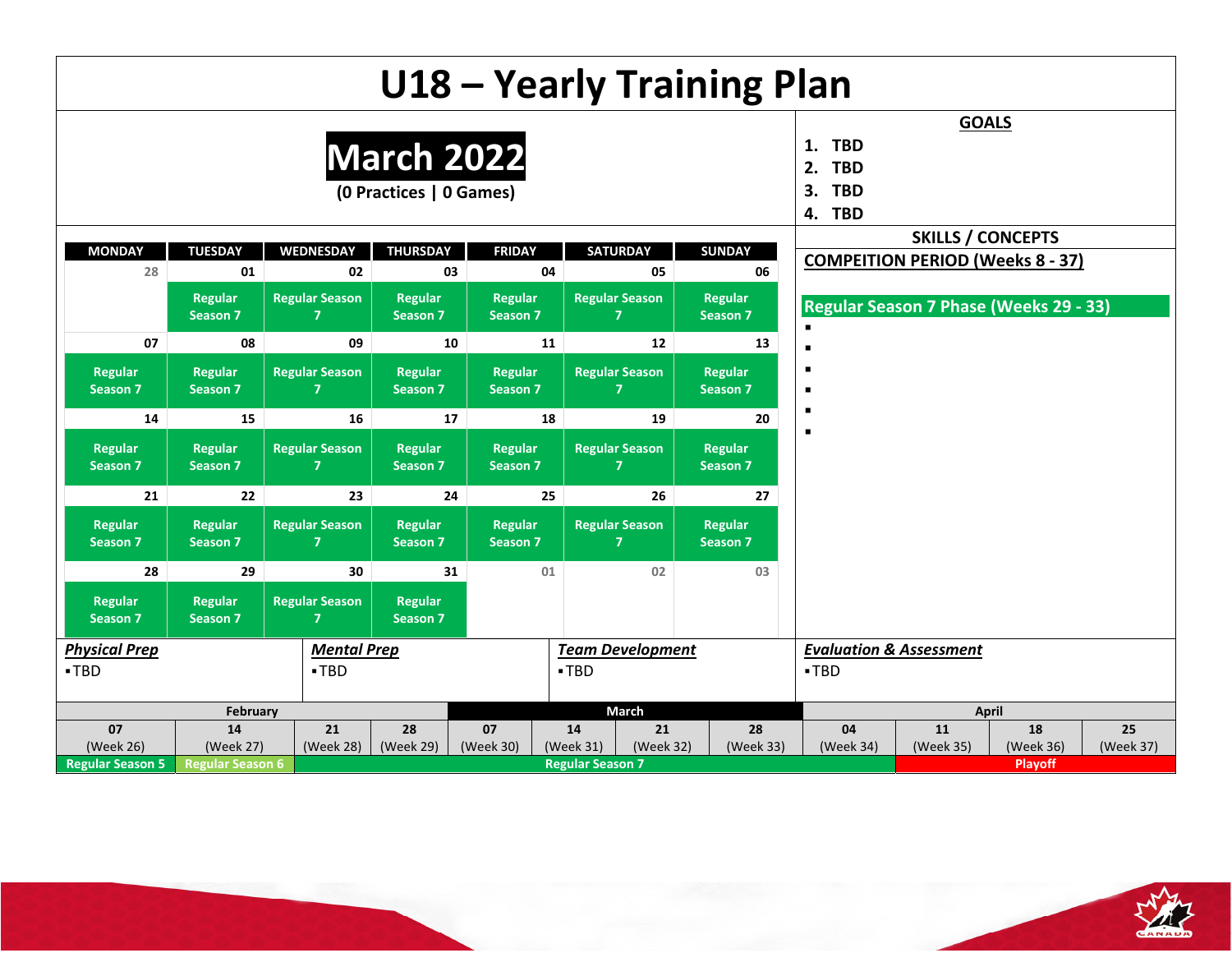|                            |                                   |                            |                                              |                 |                                   |                 |                                   | U18 - Yearly Training Plan |                                                                    |                                      |                                          |                 |
|----------------------------|-----------------------------------|----------------------------|----------------------------------------------|-----------------|-----------------------------------|-----------------|-----------------------------------|----------------------------|--------------------------------------------------------------------|--------------------------------------|------------------------------------------|-----------------|
|                            |                                   |                            | <b>April 2022</b><br>(0 Practices   0 Games) |                 |                                   |                 |                                   |                            | <b>TBD</b><br>1.<br><b>TBD</b><br>2.<br><b>TBD</b><br>3.<br>4. TBD | <b>GOALS</b>                         |                                          |                 |
|                            |                                   |                            |                                              |                 |                                   |                 |                                   |                            |                                                                    |                                      | <b>SKILLS / CONCEPTS</b>                 |                 |
| <b>MONDAY</b>              | <b>TUESDAY</b><br>28              | <b>WEDNESDAY</b><br>29     | <b>THURSDAY</b><br>30                        | 31              | <b>FRIDAY</b>                     | 01              | <b>SATURDAY</b><br>02             | <b>SUNDAY</b><br>03        |                                                                    |                                      | <b>COMPETITION PERIOD (Weeks 8 - 37)</b> |                 |
|                            |                                   |                            |                                              |                 | <b>Regular</b><br><b>Season 7</b> |                 | <b>Regular</b><br><b>Season 7</b> | Regular<br>Season 7        | $\blacksquare$                                                     |                                      | Regular Season 7 Phase (Weeks 33 - 34)   |                 |
|                            | 04                                | 05                         | 06                                           | 07              |                                   | 08              | 09                                | 10                         | п                                                                  |                                      |                                          |                 |
| <b>Regular</b><br>Season 7 | <b>Regular</b><br><b>Season 7</b> | <b>Regular</b><br>Season 7 | Regular<br>Season 7                          |                 | <b>Regular</b><br><b>Season 7</b> |                 | <b>Regular</b><br><b>Season 7</b> | <b>Regular</b><br>Season 7 | $\blacksquare$<br>٠                                                |                                      |                                          |                 |
|                            | 11                                | 12                         | 13                                           | 14              |                                   | 15              | 16                                | 17                         | $\blacksquare$                                                     |                                      |                                          |                 |
| <b>Playoff</b>             | <b>Playoff</b>                    | <b>Playoff</b>             | <b>Playoff</b>                               |                 | <b>Playoff</b>                    |                 | <b>Playoff</b>                    | <b>Playoff</b>             | $\blacksquare$                                                     |                                      |                                          |                 |
|                            | 18                                | 19                         | 20                                           | 21              |                                   | 22              | 23                                | 24                         |                                                                    | <b>Playoff Phase (Weeks 35 - 37)</b> |                                          |                 |
| <b>Playoff</b>             | <b>Playoff</b>                    | <b>Playoff</b>             | <b>Playoff</b>                               |                 | <b>Playoff</b>                    |                 | <b>Playoff</b>                    | Playoff                    | $\blacksquare$<br>$\blacksquare$<br>٠                              |                                      |                                          |                 |
|                            | 25                                | 26                         | 27                                           | 28              |                                   | 29              | 30                                | 01                         | ٠                                                                  |                                      |                                          |                 |
| <b>Playoff</b>             | <b>Playoff</b>                    | <b>Playoff</b>             | <b>Playoff</b>                               |                 | <b>Playoff</b>                    |                 | <b>Playoff</b>                    |                            | $\blacksquare$<br>٠                                                |                                      |                                          |                 |
| <b>Physical Prep</b>       |                                   |                            | <b>Mental Prep</b>                           |                 |                                   |                 | <b>Team Development</b>           |                            |                                                                    | <b>Evaluation &amp; Assessment</b>   |                                          |                 |
| $-TBD$                     |                                   |                            | $-TBD$                                       |                 |                                   | $-TBD$          |                                   |                            | $-TBD$                                                             |                                      |                                          |                 |
|                            |                                   | March                      |                                              |                 |                                   |                 | <b>April</b>                      |                            |                                                                    |                                      | May                                      |                 |
| 07<br>(Week 30)            | 14<br>(Week 31)                   | 21<br>(Week 32)            | 28<br>(Week 33)                              | 04<br>(Week 34) |                                   | 11<br>(Week 35) | 18<br>(Week 36)                   | 25<br>(Week 37)            | 02<br>(Week 38)                                                    | 09<br>(Week 39)                      | 16<br>(Week 40)                          | 23<br>(Week 41) |
|                            |                                   | <b>Regular Season 7</b>    |                                              |                 |                                   |                 | <b>Playoff</b>                    |                            |                                                                    |                                      | Off Season 1                             |                 |

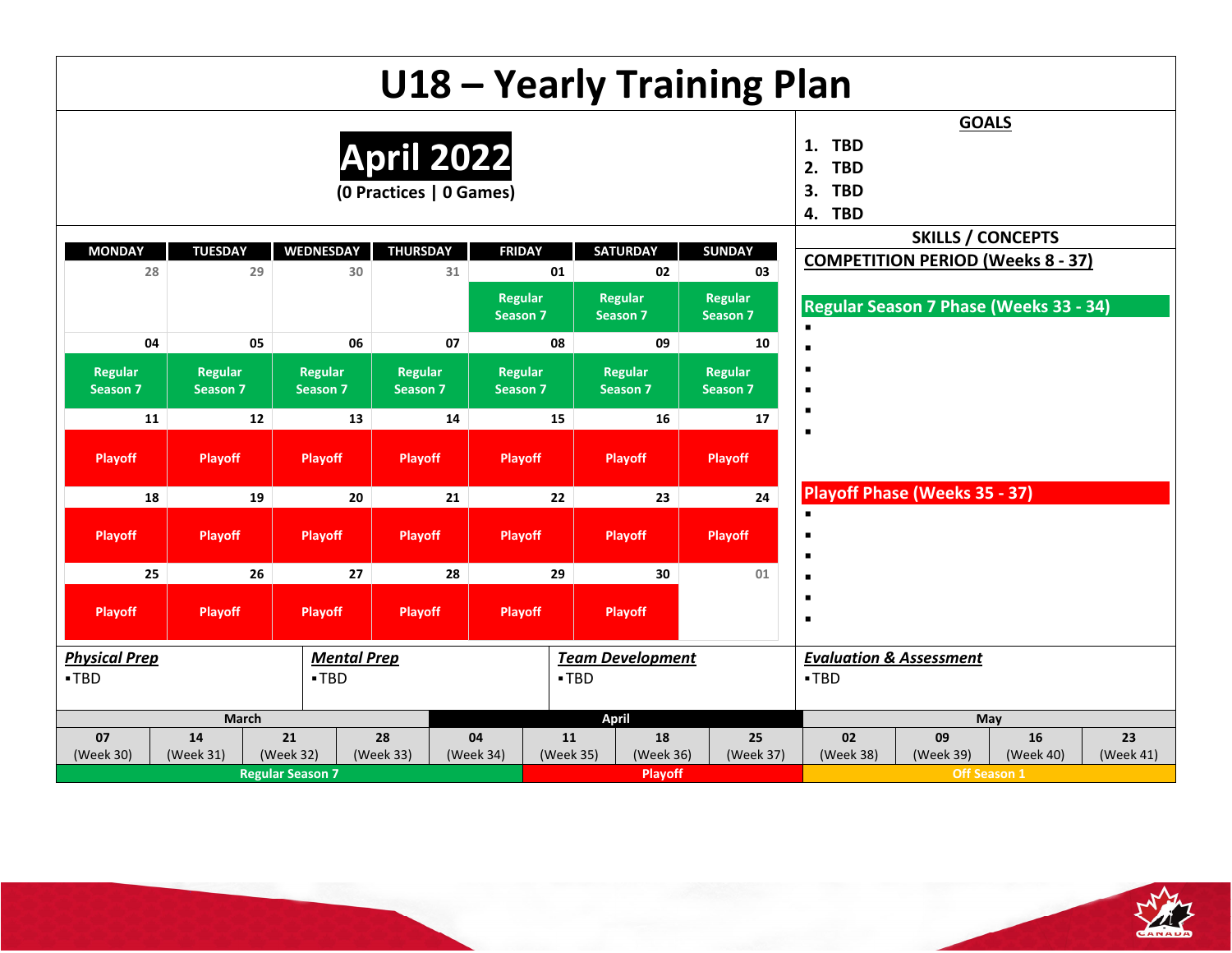|                      |                                                                                            |                |                        |                 |               |                     | U18 - Yearly Training Plan |                     |                |                                                                    |                          |                                           |              |
|----------------------|--------------------------------------------------------------------------------------------|----------------|------------------------|-----------------|---------------|---------------------|----------------------------|---------------------|----------------|--------------------------------------------------------------------|--------------------------|-------------------------------------------|--------------|
|                      |                                                                                            |                |                        | <b>May 2022</b> | (0 Practices) |                     |                            |                     |                | <b>TBD</b><br>1.<br><b>TBD</b><br>2.<br><b>TBD</b><br>3.<br>4. TBD | <b>GOALS</b>             |                                           |              |
|                      |                                                                                            |                |                        |                 |               |                     |                            |                     |                |                                                                    | <b>SKILLS / CONCEPTS</b> |                                           |              |
| <b>MONDAY</b><br>25  | <b>TUESDAY</b>                                                                             | 26             | <b>WEDNESDAY</b><br>27 | <b>THURSDAY</b> | 28            | <b>FRIDAY</b><br>29 | <b>SATURDAY</b>            | <b>SUNDAY</b><br>30 | 01             |                                                                    |                          | <b>TRANSITION PERIOD (Weeks 38 - 52)</b>  |              |
|                      |                                                                                            |                |                        |                 |               |                     |                            | Off Season 1        |                | Off Season 1 (Week 38 - 42)<br>$\blacksquare$                      |                          |                                           |              |
| 02                   |                                                                                            | 03             | 04                     |                 | 05            | 06                  |                            | 07                  | 08             | п                                                                  |                          |                                           |              |
| Off Season 1         | Off Season 1                                                                               |                | <b>Off Season 1</b>    | Off Season 1    |               | Off Season 1        | Off Season 1               | Off Season 1        |                | п<br>п                                                             |                          |                                           |              |
| 09                   |                                                                                            | 10             | 11                     |                 | 12            | 13                  | 14                         | 15                  | $\blacksquare$ |                                                                    |                          |                                           |              |
| Off Season 1         | <b>Off Season 1</b>                                                                        |                | <b>Off Season 1</b>    | Off Season 1    |               | <b>Off Season 1</b> | <b>Off Season 1</b>        | Off Season 1        |                | п<br>HC/                                                           |                          | <b>Member POE Programs (Week 38 - 39)</b> |              |
| 16                   |                                                                                            | 17             | 18                     |                 | 19            | 20                  |                            | 21                  | 22             | $\blacksquare$                                                     |                          |                                           |              |
| <b>Off Season 1</b>  | Off Season 1                                                                               |                | <b>Off Season 1</b>    | Off Season 1    |               | Off Season 1        | <b>Off Season 1</b>        | Off Season 1        |                | $\blacksquare$<br>$\blacksquare$<br>٠                              |                          |                                           |              |
| 23                   |                                                                                            | 24             | 25                     |                 | 26            | 27                  |                            | 28                  | 29             | $\blacksquare$                                                     |                          |                                           |              |
| Off Season 1         | <b>Off Season 1</b>                                                                        |                | <b>Off Season 1</b>    | Off Season 1    |               | Off Season 1        | Off Season 1               | Off Season 1        |                | $\blacksquare$                                                     |                          |                                           |              |
| <b>Physical Prep</b> |                                                                                            |                | <b>Mental Prep</b>     |                 |               |                     | <b>Team Development</b>    |                     |                | <b>Evaluation &amp; Assessment</b>                                 |                          |                                           |              |
| $-TBD$               |                                                                                            |                | $-TBD$                 |                 |               |                     | $-TBD$                     |                     |                | $-TBD$                                                             |                          |                                           |              |
|                      | April                                                                                      |                |                        |                 |               |                     | May                        |                     | 30             |                                                                    |                          | June                                      |              |
| 04                   | 11<br>18<br>25<br>02<br>16<br>23<br>09<br>(Week 36)<br>(Week 37)<br>(Week 38)<br>(Week 39) |                |                        |                 |               |                     |                            |                     |                | 06                                                                 | 13                       | 20                                        | 27           |
| (Week 34)            | (Week 35)                                                                                  |                |                        |                 |               |                     | (Week 40)                  | (Week 41)           | (Week 42)      | (Week 43)                                                          | (Week 44)                | (Week 45)                                 | (Week 46)    |
| <b>Reg Season 7</b>  |                                                                                            | <b>Playoff</b> |                        |                 |               |                     |                            | <b>Off Season 1</b> |                |                                                                    |                          |                                           | Off Season 2 |

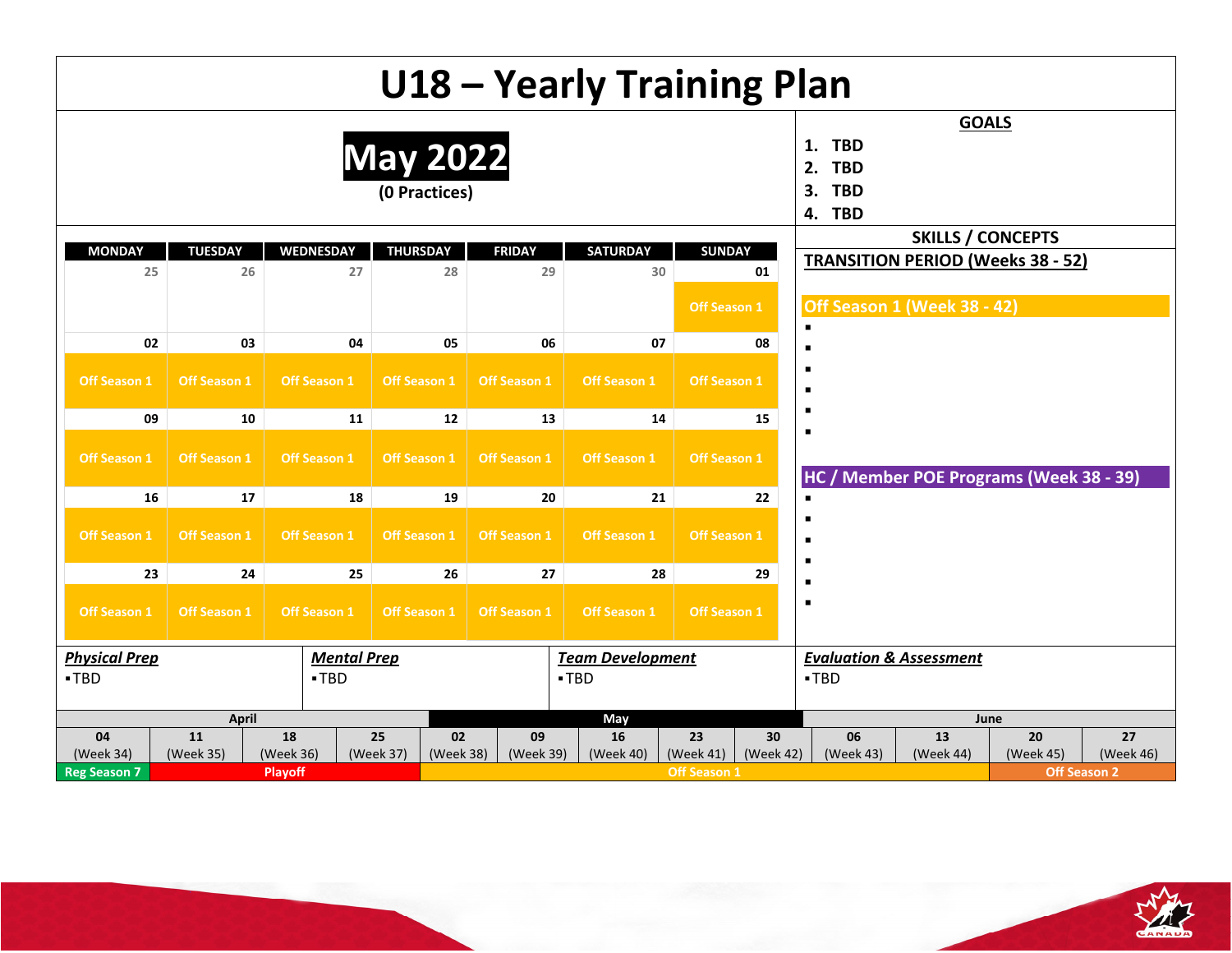|                      |                        |                        | U18 - Yearly Training Plan        |                     |                                               |                         |  |                     |                                                                    |                                          |           |           |
|----------------------|------------------------|------------------------|-----------------------------------|---------------------|-----------------------------------------------|-------------------------|--|---------------------|--------------------------------------------------------------------|------------------------------------------|-----------|-----------|
|                      |                        |                        | <b>June 2022</b><br>(0 Practices) |                     |                                               |                         |  |                     | <b>TBD</b><br>1.<br><b>TBD</b><br>2.<br><b>TBD</b><br>3.<br>4. TBD | <b>GOALS</b>                             |           |           |
|                      |                        |                        |                                   |                     |                                               |                         |  |                     |                                                                    | <b>SKILLS / CONCEPTS</b>                 |           |           |
| <b>MONDAY</b><br>30  | <b>TUESDAY</b><br>31   | <b>WEDNESDAY</b><br>01 | <b>THURSDAY</b><br>02             | <b>FRIDAY</b>       | 03                                            | <b>SATURDAY</b><br>04   |  | <b>SUNDAY</b><br>05 |                                                                    | <b>TRANSITION PERIOD (Weeks 38 - 52)</b> |           |           |
|                      |                        | Off Season 1           | Off Season 1                      | Off Season 1        | Off Season 1 (Week 42 - 44)<br>$\blacksquare$ |                         |  |                     |                                                                    |                                          |           |           |
| 06                   | 07                     | 08                     | 09                                |                     | 10                                            | 11                      |  | 12                  | п                                                                  |                                          |           |           |
| Off Season 1         | Off Season 1           | <b>Off Season 1</b>    | Off Season 1                      | Off Season 1        | п<br>$\blacksquare$<br>$\blacksquare$         |                         |  |                     |                                                                    |                                          |           |           |
| 13                   | 14                     | 15                     | 16                                |                     | 17                                            | 18                      |  | 19                  | $\blacksquare$                                                     |                                          |           |           |
| Off Season 1         | Off Season 1           | Off Season 1           | Off Season 1                      | Off Season 1        | Off Season 2 (Week 45 - 46)                   |                         |  |                     |                                                                    |                                          |           |           |
| 20                   | 21                     | 22                     | 23                                |                     | 24                                            | 25                      |  | 26                  | $\blacksquare$                                                     |                                          |           |           |
| <b>Off Season 2</b>  | <b>Off Season 2</b>    | <b>Off Season 2</b>    | <b>Off Season 2</b>               | <b>Off Season 2</b> |                                               | <b>Off Season 2</b>     |  | <b>Off Season 2</b> | ٠<br>$\blacksquare$<br>$\blacksquare$                              |                                          |           |           |
| 27                   | 28                     | 29                     | 30                                |                     | 01                                            | 02                      |  | 03                  | $\blacksquare$                                                     |                                          |           |           |
| <b>Off Season 2</b>  | <b>Off Season 2</b>    | <b>Off Season 2</b>    | <b>Off Season 2</b>               |                     |                                               |                         |  |                     | $\blacksquare$                                                     |                                          |           |           |
| <b>Physical Prep</b> |                        | <b>Mental Prep</b>     |                                   |                     |                                               | <b>Team Development</b> |  |                     | <b>Evaluation &amp; Assessment</b>                                 |                                          |           |           |
| -TBD                 |                        | -TBD                   |                                   |                     | $\blacksquare$ TBD                            |                         |  |                     | -TBD                                                               |                                          |           |           |
|                      | May                    |                        |                                   |                     |                                               | June                    |  |                     |                                                                    |                                          | July      |           |
| 02                   | 16<br>09               | 23                     | 30                                | 06                  | 13                                            | 20                      |  | 27                  | 04                                                                 | 11                                       | 18        | 25        |
| (Week 38)            | (Week 39)<br>(Week 40) | (Week 41)              | (Week 42)                         | (Week 43)           | (Week 44)                                     | (Week 45)               |  | (Week 46)           | (Week 47)                                                          | (Week 48)                                | (Week 49) | (Week 50) |
|                      |                        | <b>Off Season 1</b>    |                                   |                     |                                               |                         |  |                     |                                                                    | <b>Off Season 2</b>                      |           |           |

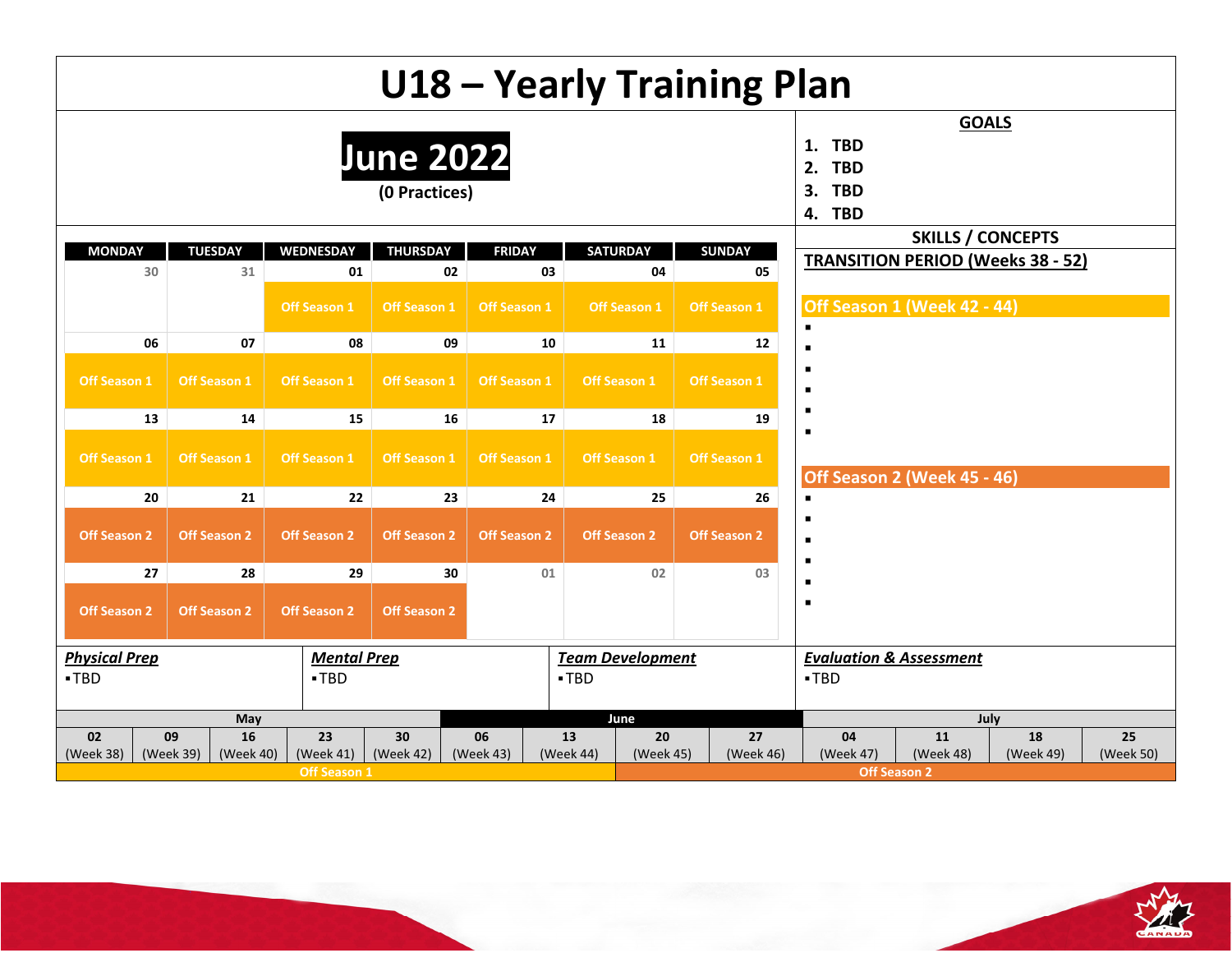|                      |                                  |                     |                                   |                     |                     |                         |                     | U18 - Yearly Training Plan  |    |                                                                    |                                    |                                          |                  |          |
|----------------------|----------------------------------|---------------------|-----------------------------------|---------------------|---------------------|-------------------------|---------------------|-----------------------------|----|--------------------------------------------------------------------|------------------------------------|------------------------------------------|------------------|----------|
|                      |                                  |                     | <b>July 2022</b><br>(0 Practices) |                     |                     |                         |                     |                             |    | <b>TBD</b><br>1.<br><b>TBD</b><br>2.<br><b>TBD</b><br>3.<br>4. TBD |                                    | <b>GOALS</b>                             |                  |          |
| <b>MONDAY</b>        | <b>TUESDAY</b>                   | <b>WEDNESDAY</b>    | <b>THURSDAY</b>                   |                     | <b>FRIDAY</b>       | <b>SATURDAY</b>         |                     | <b>SUNDAY</b>               |    |                                                                    |                                    | <b>SKILLS / CONCEPTS</b>                 |                  |          |
| 27                   | 28                               |                     | 29                                | 30                  | 01                  |                         | 02                  |                             | 03 |                                                                    |                                    | <b>TRANSITION PERIOD (Weeks 38 - 52)</b> |                  |          |
|                      |                                  |                     |                                   | <b>Off Season 2</b> | <b>Off Season 2</b> |                         | $\blacksquare$      | Off Season 2 (Week 46 - 50) |    |                                                                    |                                    |                                          |                  |          |
| 04                   | 05                               |                     | 06                                | 07                  |                     | 10                      | п                   |                             |    |                                                                    |                                    |                                          |                  |          |
| <b>Off Season 2</b>  | <b>Off Season 2</b>              | <b>Off Season 2</b> | <b>Off Season 2</b>               | <b>Off Season 2</b> | <b>Off Season 2</b> |                         | п<br>$\blacksquare$ |                             |    |                                                                    |                                    |                                          |                  |          |
| 11                   | 12                               |                     | 13                                | 14                  | 15                  |                         | 16                  |                             | 17 | $\blacksquare$                                                     |                                    |                                          |                  |          |
| <b>Off Season 2</b>  | <b>Off Season 2</b>              | <b>Off Season 2</b> | Off Season 2                      |                     | $\blacksquare$      |                         |                     |                             |    |                                                                    |                                    |                                          |                  |          |
| 18                   | 19                               |                     | 20                                | 21                  | 22                  |                         | 23                  |                             | 24 |                                                                    |                                    |                                          |                  |          |
| <b>Off Season 2</b>  | <b>Off Season 2</b>              | <b>Off Season 2</b> | <b>Off Season 2</b>               |                     | <b>Off Season 2</b> |                         | Off Season 2        | Off Season 2                |    |                                                                    |                                    |                                          |                  |          |
| 25                   | 26                               |                     | 27                                | 28                  | 29                  |                         | 30                  |                             | 31 |                                                                    |                                    |                                          |                  |          |
| <b>Off Season 2</b>  | <b>Off Season 2</b>              | <b>Off Season 2</b> | Off Season 2                      | <b>Off Season 2</b> |                     | Off Season 2            | Off Season 2        |                             |    |                                                                    |                                    |                                          |                  |          |
| <b>Physical Prep</b> |                                  |                     | <b>Mental Prep</b>                |                     |                     | <b>Team Development</b> |                     |                             |    |                                                                    | <b>Evaluation &amp; Assessment</b> |                                          |                  |          |
| $-TBD$               | $-TBD$<br>$-TBD$                 |                     |                                   |                     |                     |                         |                     |                             |    |                                                                    |                                    |                                          |                  |          |
|                      | June                             |                     |                                   |                     |                     | July                    |                     | 25                          |    | 01                                                                 |                                    | <b>August</b>                            |                  |          |
| 06                   | 13<br>20<br>27<br>11<br>18<br>04 |                     |                                   |                     |                     |                         |                     |                             |    |                                                                    | 08                                 | 15                                       | 22               | 29       |
| (Week 43)            | (Week 44)                        | (Week 45)           | (Week 46)                         | (Week 47)           |                     | (Week 48)               | (Week 49)           | (Week 50)                   |    | (Week 51)                                                          | (Week 52)                          | (Week 1)                                 | (Week 2)         | (Week 3) |
| <b>Off Season 1</b>  |                                  |                     |                                   |                     |                     | <b>Off Season 2</b>     |                     |                             |    |                                                                    |                                    |                                          | 2022-2023 Season |          |